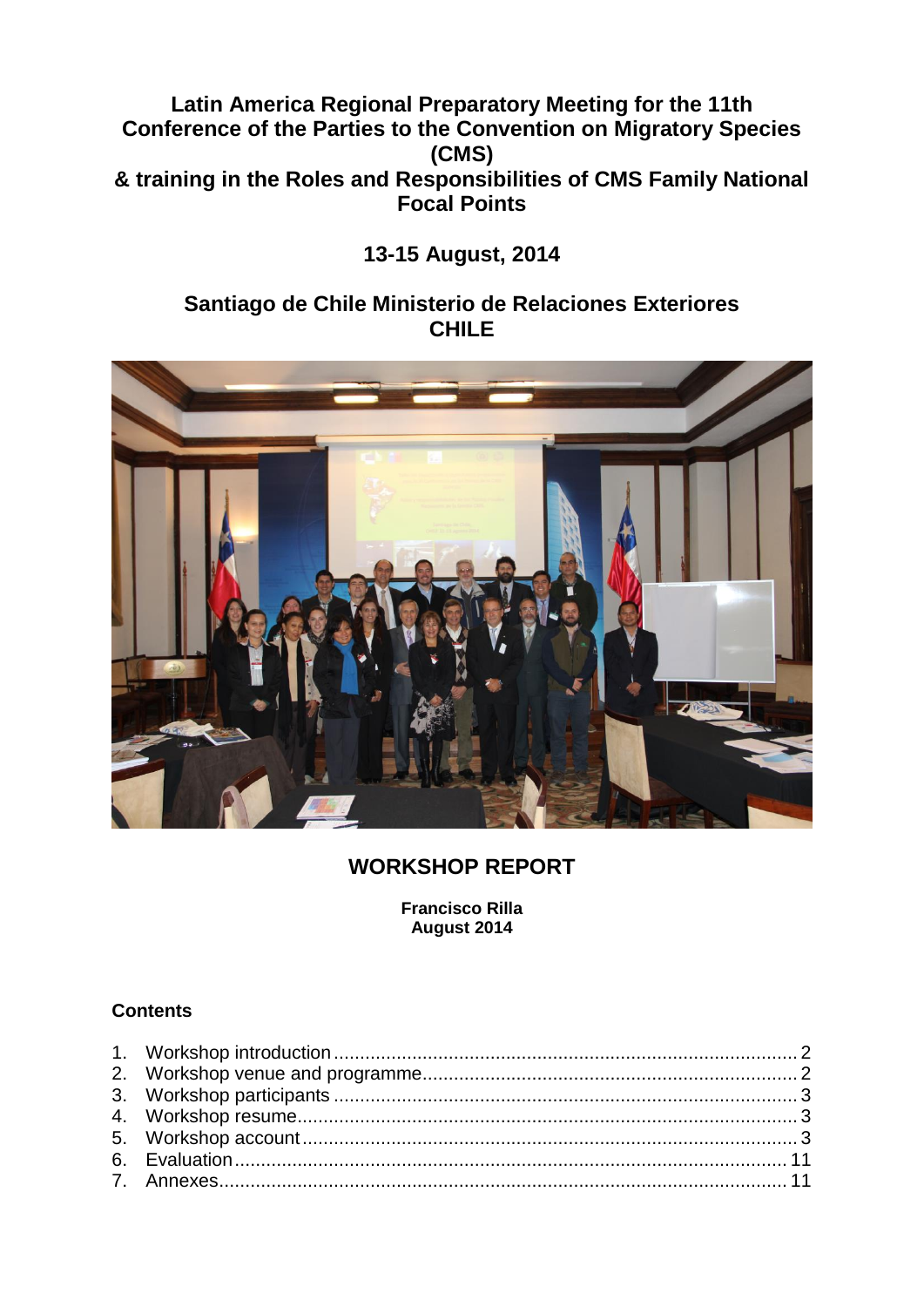## **1. Workshop introduction**

The UNEP/CMS Secretariat, in conjunction with the Department of Environment and Maritime Affairs, Ministry of Foreign Affairs of Chile, successfully completed the preparatory workshop for the 11th Conference of the Parties to CMS (COP 11) in Santiago, Chile from 11-13 August 2014.

The workshop was an excellent training opportunity for delegates from CMS countries throughout Latin America. It offered effective preparation in view of the discussions and negotiations to be held during the upcoming COP11 taking place in Quito, Ecuador.

Over 20 participants from different CMS Parties and non-Parties in Latin America debated the main aspects of the COP11 agenda and, in particular, documents relevant to the region. The main documents discussed during the workshop were: the proposed addition of species to Appendices I and II of CMS, the Strategic Plan for Migratory Species, the proposed restructuring of the Scientific Council, the roadmap for flyways, and the budget plan for the next three years, among others.

The workshop methodology was mainly based on general dynamic presentations, group work, negotiation and simulation of the COP.

At the same time, the other objectives of the workshop were to provide the participants with the opportunity to familiarize themselves with the training tool prepared by the CMS Secretariat: The Manual for the National Focal Points of CMS and their instruments.

In addition, a special tribute was given during an evening reception to the conservation of rays and sharks that are at the brink of extinction in order to promote the suggested inclusion of species in the CMS Appendices and to endorse the draft resolution on the conservation of sharks and rays.

The CMS pre-COP11 Workshop has been made possible by funding in the framework of the *Thematic Programme for Environment and Sustainable Management of Natural Resources including Energy (ENRTP) Strategic Cooperation Agreement (SCA) between the European Commission - DG Environment and the United Nations Environment Programme (UNEP*). This meeting was part of a larger initiative to strengthen the participation of developing countries in CMS activities as an element of its capacity-building strategy.

According to the capacity building need assessments conducted amongst the National Focal Points (NFPs) for CMS and its instruments (referred to as CMS Family NFPs), NFPs still lacked knowledge on their roles and responsibilities, hence limiting their efficient involvement in the coordinated conservation of migratory species. One of the actions aimed at addressing these capacity building needs was the development of a Manual on the roles and responsibilities of the CMS Family NFPs (referred to as the CMS Family Manual).

This workshop aimed to introduce the new manual to the Latin America region and ensure that NFPs understood the manual and could put it into action.

#### **2. Workshop venue and programme**

The workshop was held at the *Ministerio de Relaciones Exteriores de Chile*, Santiago. The workshop started at 8:30 on Monday 11 August, and ended at 18:00 on Wednesday 13<sup>th</sup> August, following the programme agenda in Annex 1 and more detailed Session plans (Annex 2).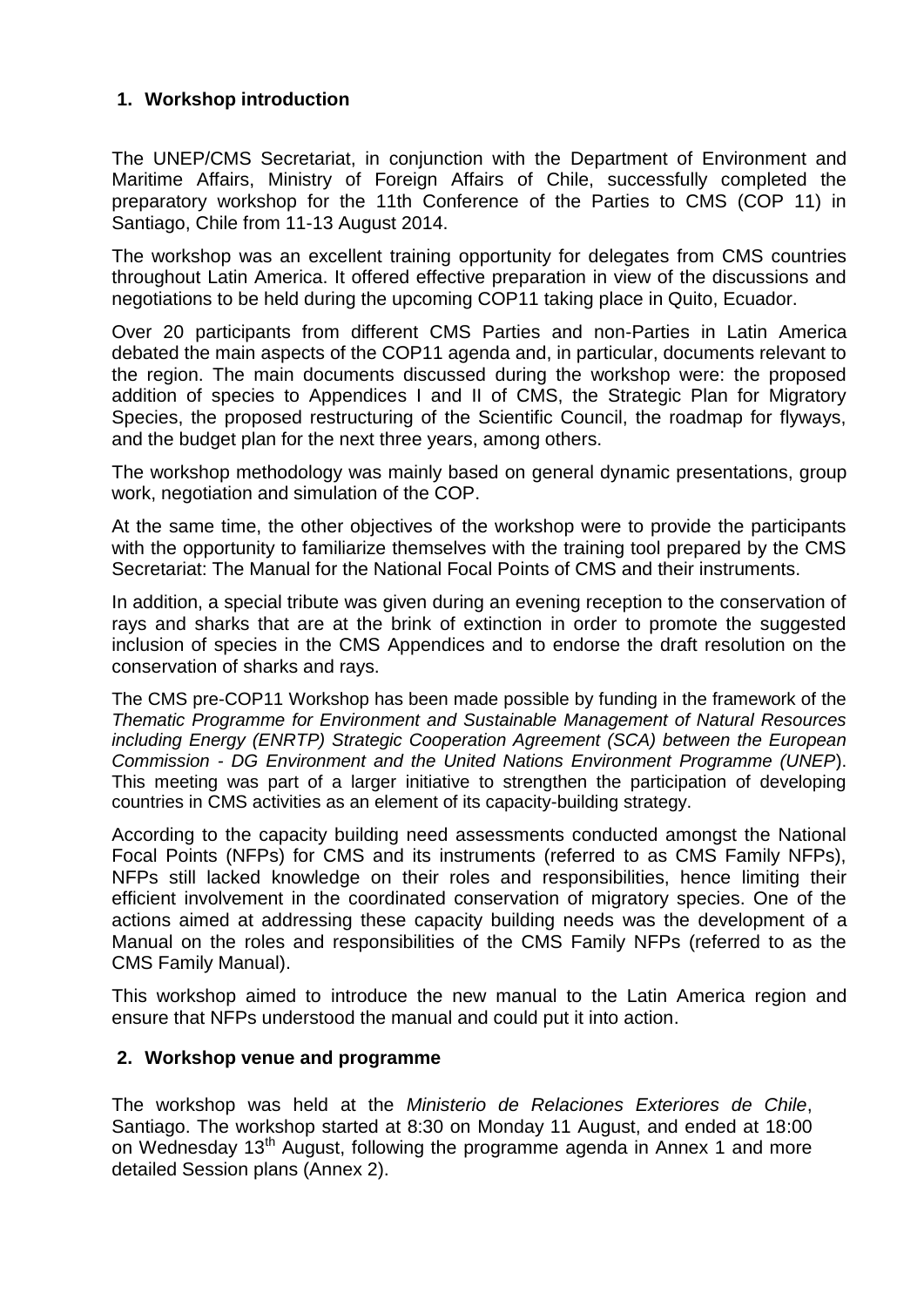## **3. Workshop participants**

Participants comprised CMS NFPs, representatives from non-Party Range States, observers and partners active in the region. A full participant list is given in Annex 3.

## **4. Workshop resume**

The workshop opened with a prayer and words of welcome from Nancy Cespedes on behalf of the Director of Marine Affairs of the *Ministerio de Relaciones Exteriores de Chile*. Then Francisco Rilla (UNEP/CMS) presented the aims of the workshop for the participant and made an introduction to the workshop programme and the use of the UNEP/CMS Family Manual. After this, training sessions were held following the chapters of the manual in a largely chronological order, whilst linking this closely to preparation for CMS COP11.

The workshop included a Shark Side Event with cocktail in the evening of  $12<sup>th</sup>$ August and an invitation dinner hosted by UNEP/CMS in the evening of  $13<sup>th</sup>$  August, when there was an informal closing session and participants were handed their certificates. A group photo was taken after the workshop opening session.

All the presentations are available under<http://www.cms.int/pre-cop11-lac>

## **5. Workshop account**

## *5.1Introduction*

The purpose, outline, contents and scope of the manual were introduced by Francisco Rilla linked to UNEP/CMS COP11 through a PowerPoint presentation. The format of the workshop then followed the individual chapters of the manual, and all sessions referred back to the manual. There was also a lecture on the Terms of Reference of National Focal Points, helping to define this important role.



*Participants during the workshop.*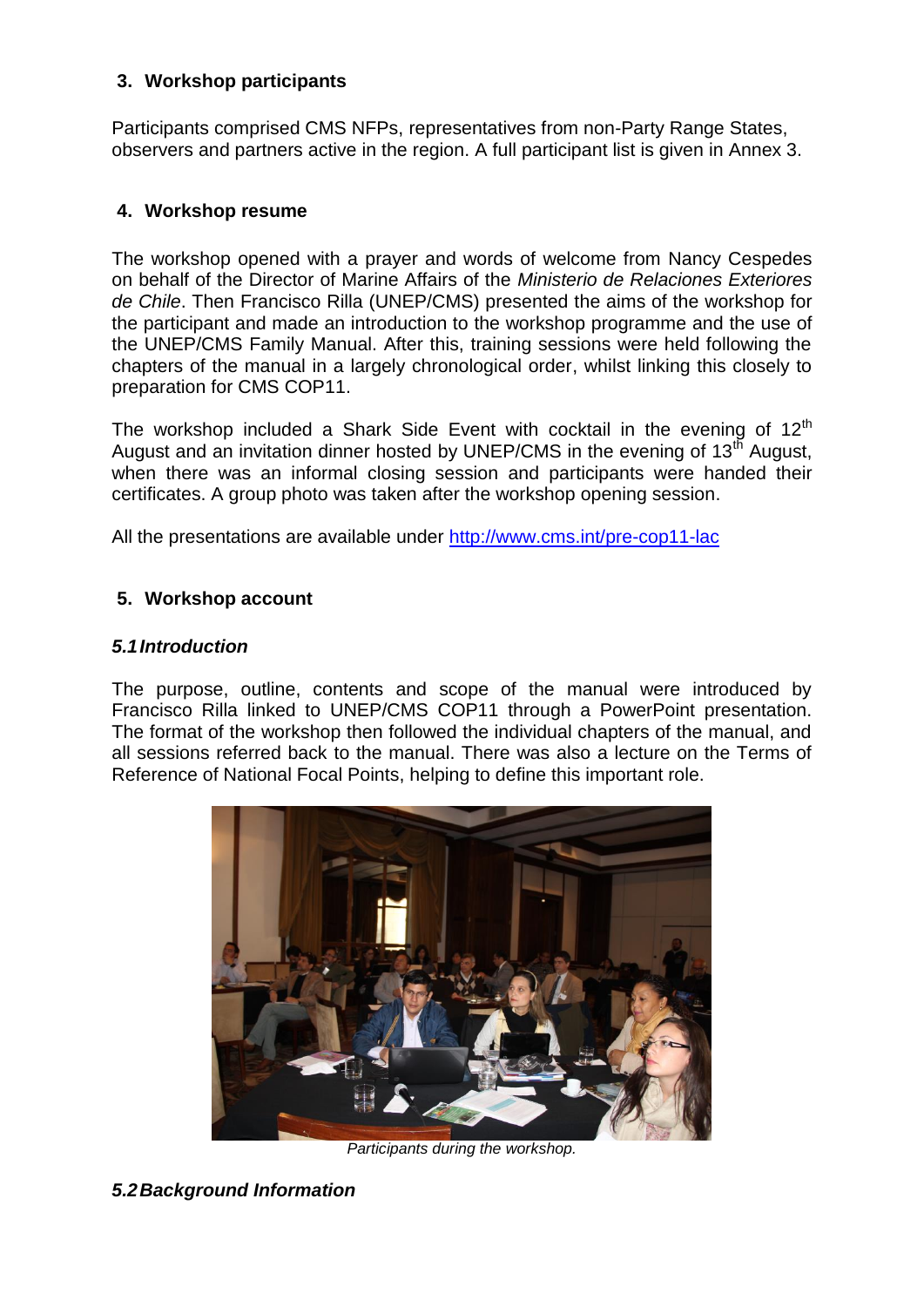All NFPs need to have a good understanding about migratory species and the rationale for protecting them. This message was delivered first through an interactive lecture by Francisco Rilla on 'Migration, the rationale for protecting migratory species and the role of CMS.

This focused especially on the numerous threats faced by migratory species, such as barriers to migration, habitat loss & degradation, by-catch, underwater noise, Illegal hunting & fishing, pollution, marine debris, disturbance and climate change. The role of CMS in supporting countries to improve the conservation status of migratory species and to help mitigate these threats was also presented by Francisco Rilla.

This was followed by a group exercise 'Draw a Migratory Route'. Three groups were formed, and each was required to draw the migratory route of a different migratory species and then present their findings. The species chosen were the Andean Flamingo, Green Turtle, and Sperm Whale. It was clear from the resulting maps and discussion that, although these species live in or pass through the Latin American region, most participants were not really aware of their migration routes or behaviours. This was partly due to genuine knowledge gaps in the life cycles of these marine and terrestrial species. It is important that NFPs have a good general understanding of such routes to enable them to participate effectively in decisions made about global conservation for migratory species.



*Andrea Brusco (ROALC UNEP) shows the group work results for migration.*

The most relevant CMS Family Instruments to the Latin America were then presented:

- ACAP in the Region by Marcel Calvar (Uruguay)
- Sharks by Gina Cuza & Julia Cordero (Ecuador y Costa Rica)
- Andean Flamingos by Rosa Ventos (Peru)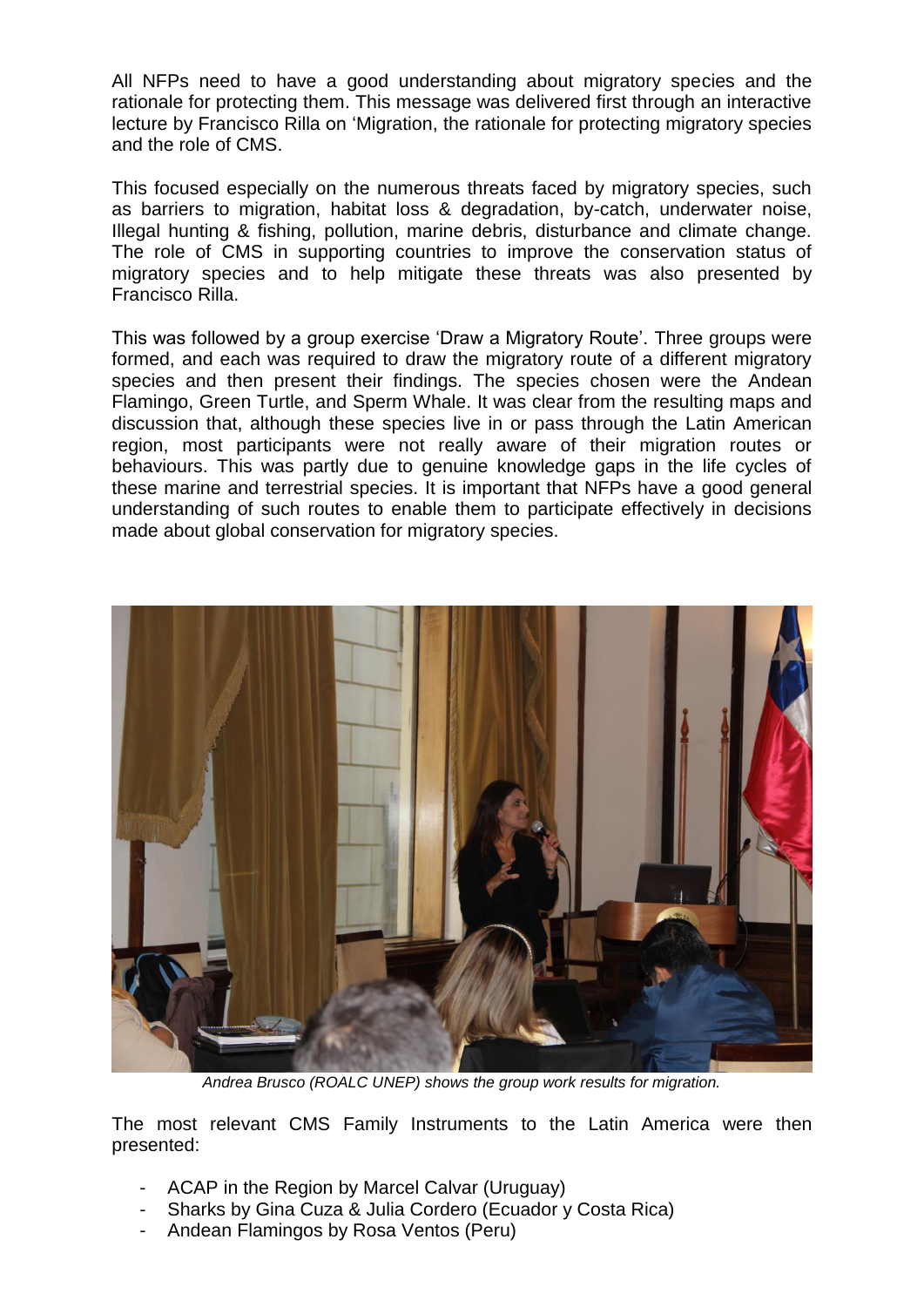The Programme of Work (POW) on Flyways was introduced by Francisco as a plenary interactive exercise focused on the *Tryngytes subrficollis,* a migratory wader that breeds in Canada then spends the northern winter in the Patagonia and Pampas in South America.

The POW on Flyways was then presented, and the 'challenge' within this programme of filling significant information gaps for the Western Hemispheric.

## *5.3NFP ToRs and regional preparation for CMS COP11*

Francisco Rilla covered the 'NFP Terms of Reference and responsibilities' through a PowerPoint presentation, along with an introduction to the appointment of NFPs and other representatives and experts. Some participants informed the group of issues relating to carrying out ToRs and appointments in their country. Nancy Cespedes (Chile) then related her experiences of the UNEP/CMS Standing Committee, in which she acted as a regional representative.

Francisco Rilla CMS gave a useful overview of the key outcomes of the joint MEA workshop held the previous week, which noted the following:

- Importance of synergies between the biodiversity related MEAs and effective coordination amongst the MEAs.
- Importance of values for biodiversity and ecosystems services and the need to ensure that NBSAPs are coasted and their implementation factored into national accounting through resource mobilization plans.
- The NBSAP is an overarching document and should engage NFPs and other stakeholders in its development, implementation, monitoring and reporting.
- Importance of private sector partnership and local community members.
- The level of commitment shown by the region through declaration of large sanctuaries to protect threatened migratory species and habitats and to ensure the sustainable use of resources for the benefit of local communities.
- Strong focus on threats to biodiversity in the region, including invasive species, marine debris, climate change, underwater noise, habitat loss and degradation, pollution and poisoning & illegal fishing.
- Wealth of technical capacity and initiatives available through the various Conventions, e.g. CMS MoU Technical Advisory Groups.
- Urgent need for dedicated support to NFPs for simplifying administration, implementation and reporting on multiple biodiversity MEAs.
- Need for better cooperation across range states including private sector and continued community engagement in migratory species conservation.
- The economic valuation of biodiversity is an important tool to inform decisionmaking and needs to reflect social and cultural values.

Following this, Francisco Rilla and Laura Cerasi addressed the audience to consider ways to boost Latin America visibility at CMS COP11, including the following options through the Western hemispheric voyage campaign:

- Regional Side Event: aim, speakers, funds, resources , marketing, preparation
- Latin America exhibition booth: any resources for display
- Latina America media campaign: raising the profile nationally & during COP11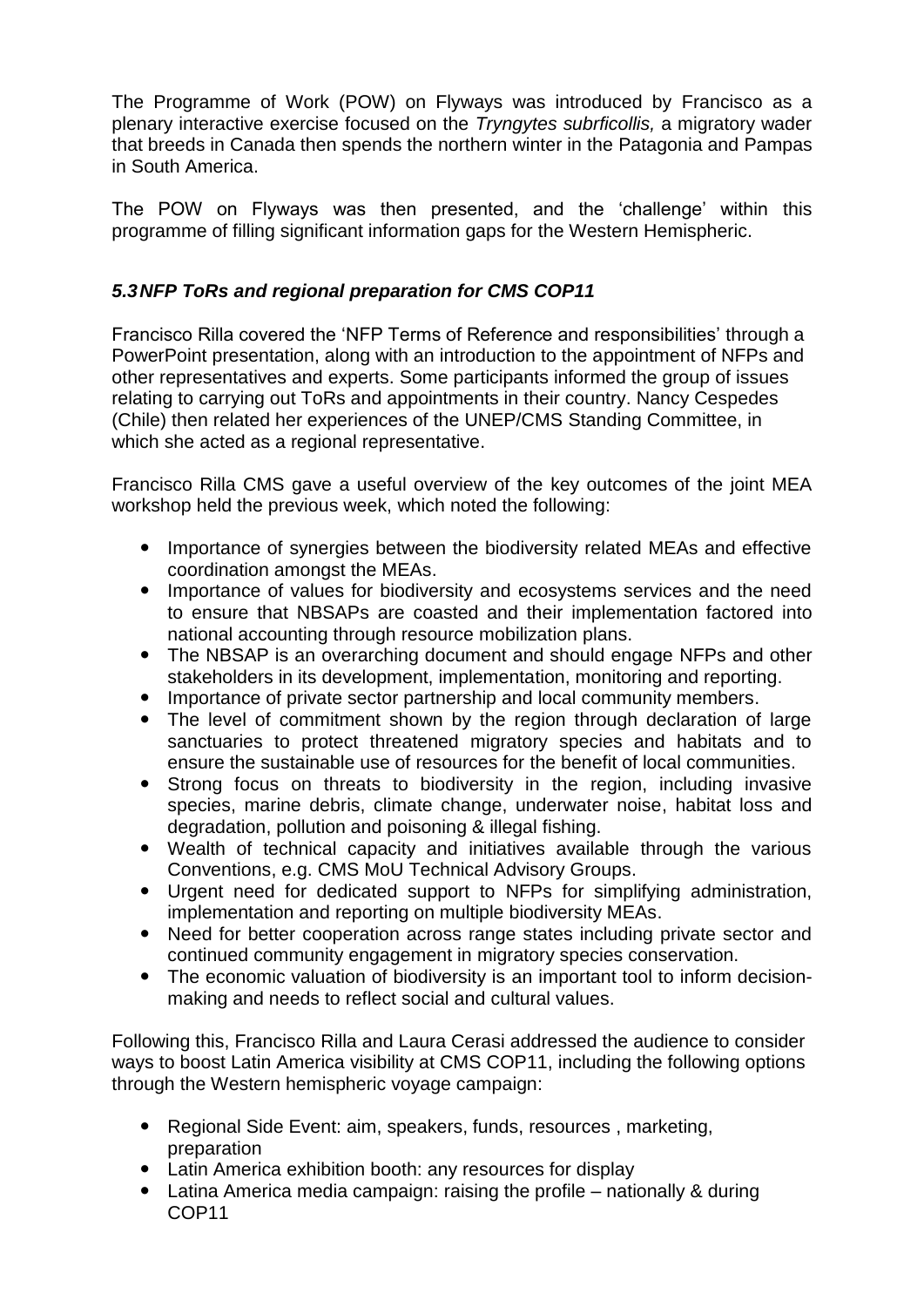Regional visibility and marketing: take island wear and keep island identity.

Francisco Rilla then presented the **agenda for COP11**, when key issues for Latin America were agreed (Annex 4) and focal points identified for these as follows:

- Regional brief: Nancy Cespedes (Chile)
- 
- Sharks & rays resolution: Julia Cordero (Ecuador)
- 
- 

• Climate change: Gina Cuza (Costa Rica) Species proposals: Julia Cordero & Gina Cuza Flyways: Marcel Calvar & Rodolfo Sanchez

(Argentina)

The day ended with sharks, starting with a presentation by Gina Cuza on the **draft resolution for the conservation of sharks and rays**, which included the following recommendations:

- **IMPOSING REGIVER INCO THE SHARK FILM INCO THE CONSTANCE IN SHARK** INCO **I**n Imposing regulations that shark their fins naturally attached
- **Continued research, monitoring and information exchange**
- **Increasing the membership of the CMS Sharks MOU**
- **Enhancing cooperation with other organizations relevant for shark** conservation

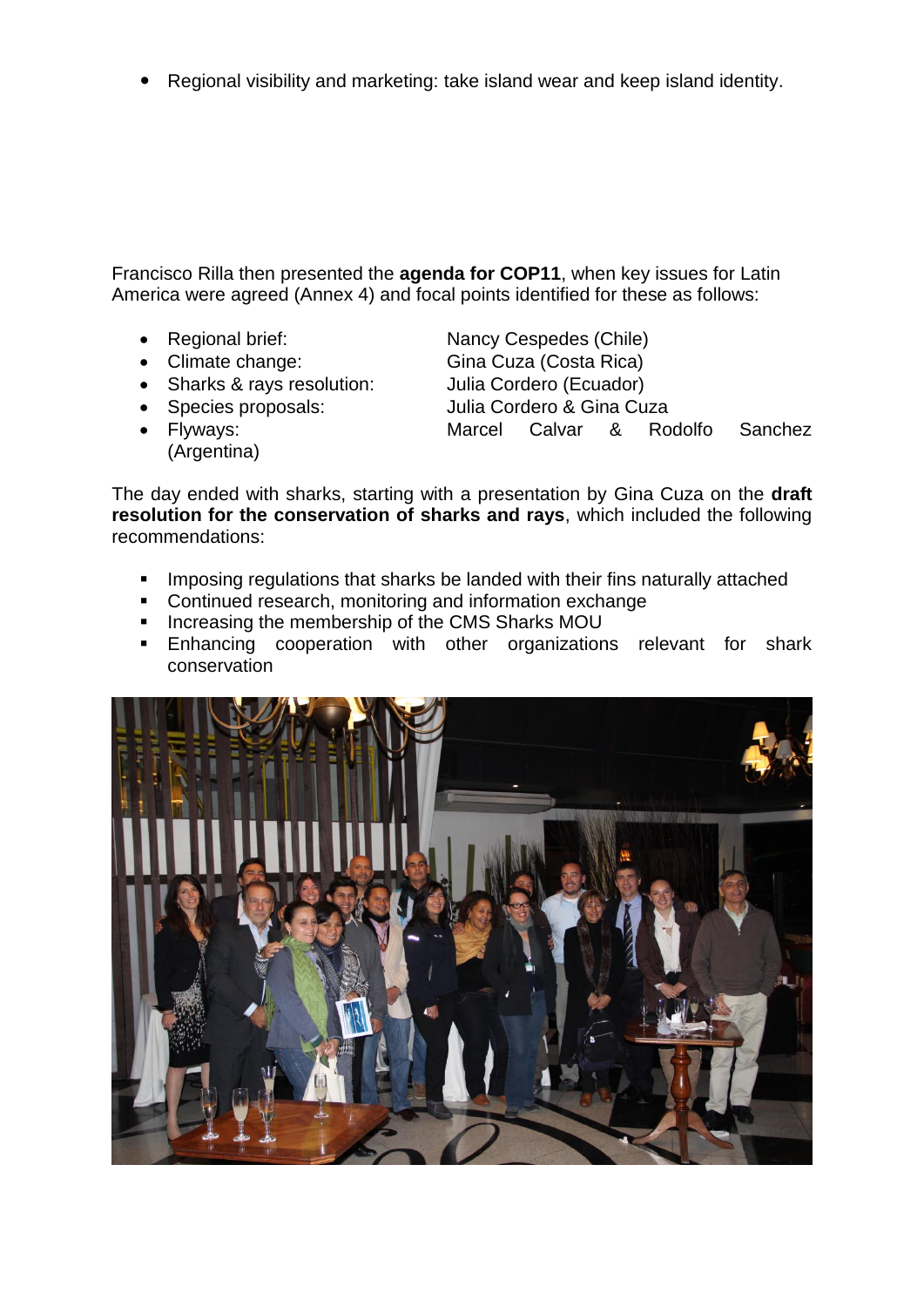This was followed by a Shark side event and informal cocktail hosted by the Pew Charitable Trusts, during which Maximilian Bello gave a presentation of key shark conservation issues and the need for countries to implement conservation action. The cocktail provided a good setting for participants to relax and discuss among themselves, whilst also highlighting the region's global importance for sharks and rays, and the threats they face.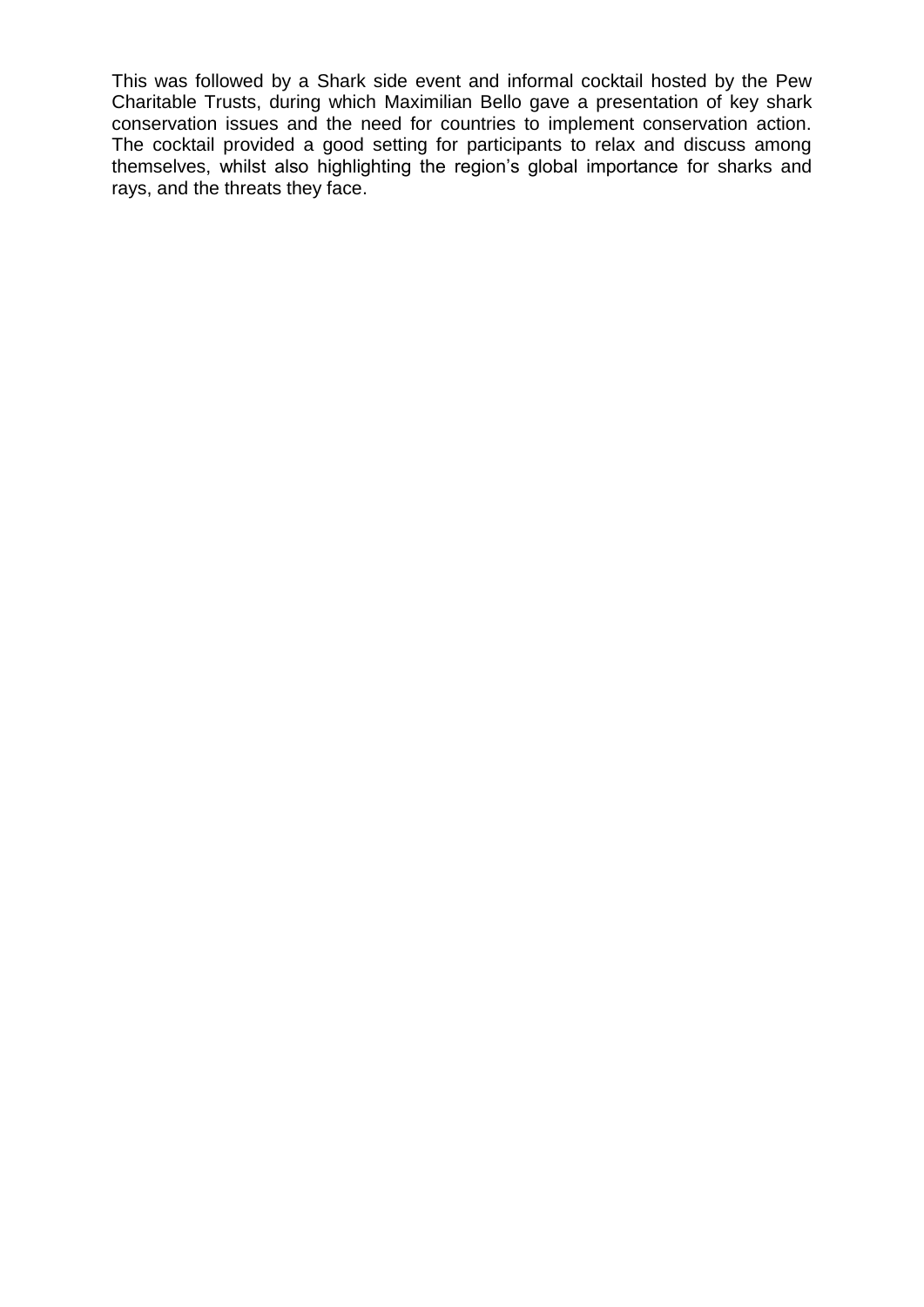#### *5.4Participation in CMS COP11 and key documents for the region*

Day 2 started off with a presentation by Francisco on preparation for COP11, covering some of the logistics and planning issues, followed by an introduction of some of the general documents, including the budget. Next there was regional consultation group work, with two groups, one focused on invasive alien species, the other on sharks/rays. Each group was invited to present a proposal for a CMS Small Grant Fund for an imaginary \$20,000. These proposals were presented to a 'panel' (Laura Cerasi, Charif Tala and Max Bello), and a discussion was had on the merit of each proposal and the way they were presented.

All NFPs need to represent their countries in various meetings of the CMS Family decision-making bodies. Participants were reminded of the steps that NFPs should take in preparing for a meeting. A CMS COP11 simulation was then staged, with Andrea Brusco UNEP ROALC, Laura Cerasi (CMS) and Francisco Rilla at the head table, in which two documents were up for discussion – the Sharks and Rays (rays) species proposal and climate change.

The main learning outcomes were that participants needed to prepare their positions well and be able to present clear concise arguments during a plenary debate. Some participants afterwards indicated that they had felt 'uncomfortable' and under pressure during the exercise, and felt committed to prepare well for COP11 so that they would be better prepared.

The day ended with a presentation by Laura Cerasi and Francisco Rilla of three key documents, followed by group work on each: Budget Scenarios for the next triennium (2015-2017) restructure of the Scientific Council of CMS and Proposal of Synergies for CMS Family



Participants during the exercise of simulation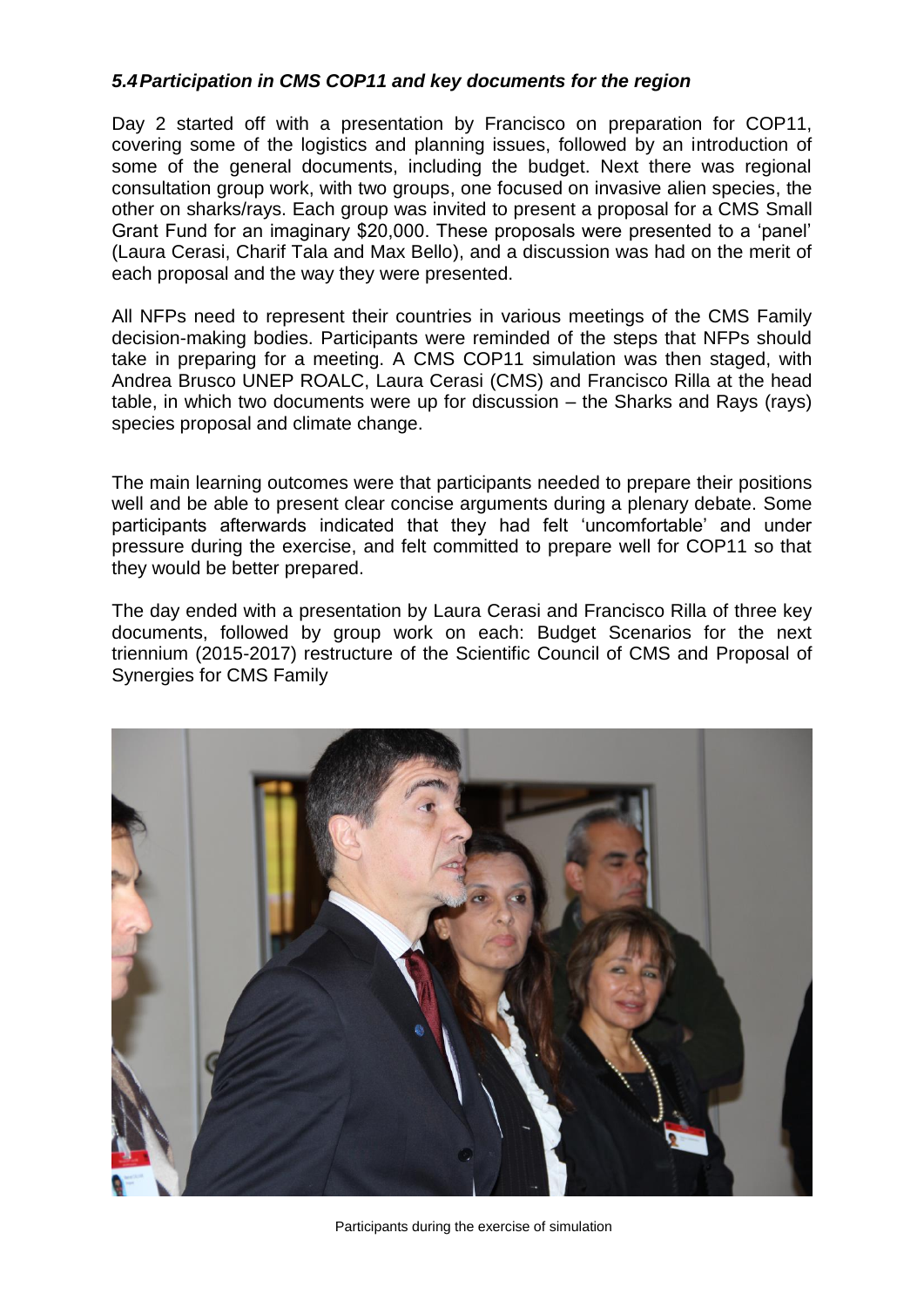The groups were charged with identifying key negotiation points for each document, confirming their position on the document and highlighting any regional priorities.

#### *5.5Implementation*

'**The Implementation Cycle** & National Biodiversity Strategic Action Plan vs National Implementation Plans' was presented through an interactive lecture by Francisco Rilla, highlighting the role of NFPs, as illustrated by the figure below.



This was followed by an enlightening presentation by Nancy Cespedes on the **implementation of CMS in Chile**. This can present issues of communication, e.g. when the Secretariat communicates with the NFP, messages don't always reach the scientific councillor, who is technically responsible for implementing the convention. The online reporting system does however provide a challenge, especially in engaging other stakeholders to review reports and lack of internet (e.g. at offices).

Francisco Rilla then presented '**A Natural Affiliation: developing the role of NGOs in the CMS Family**', noting that NGOs play a crucial role in implementing the convention and family instruments. Strong support from the Latina America region was encouraged for the COP11 resolution 'Enhancing the relationship between the CMS Family and civil society'. A discussion followed, highlighting some of the existing government-NGO partnerships in the region.

After a break, Andrea Brusco (UNEP-ROALC) gave the presentation 'Regional implementation and support mechanisms', which highlighted support options, notably via the UNEP ROALC whose biodiversity strategy included components on protected areas, invasive alien species and marine species (among others).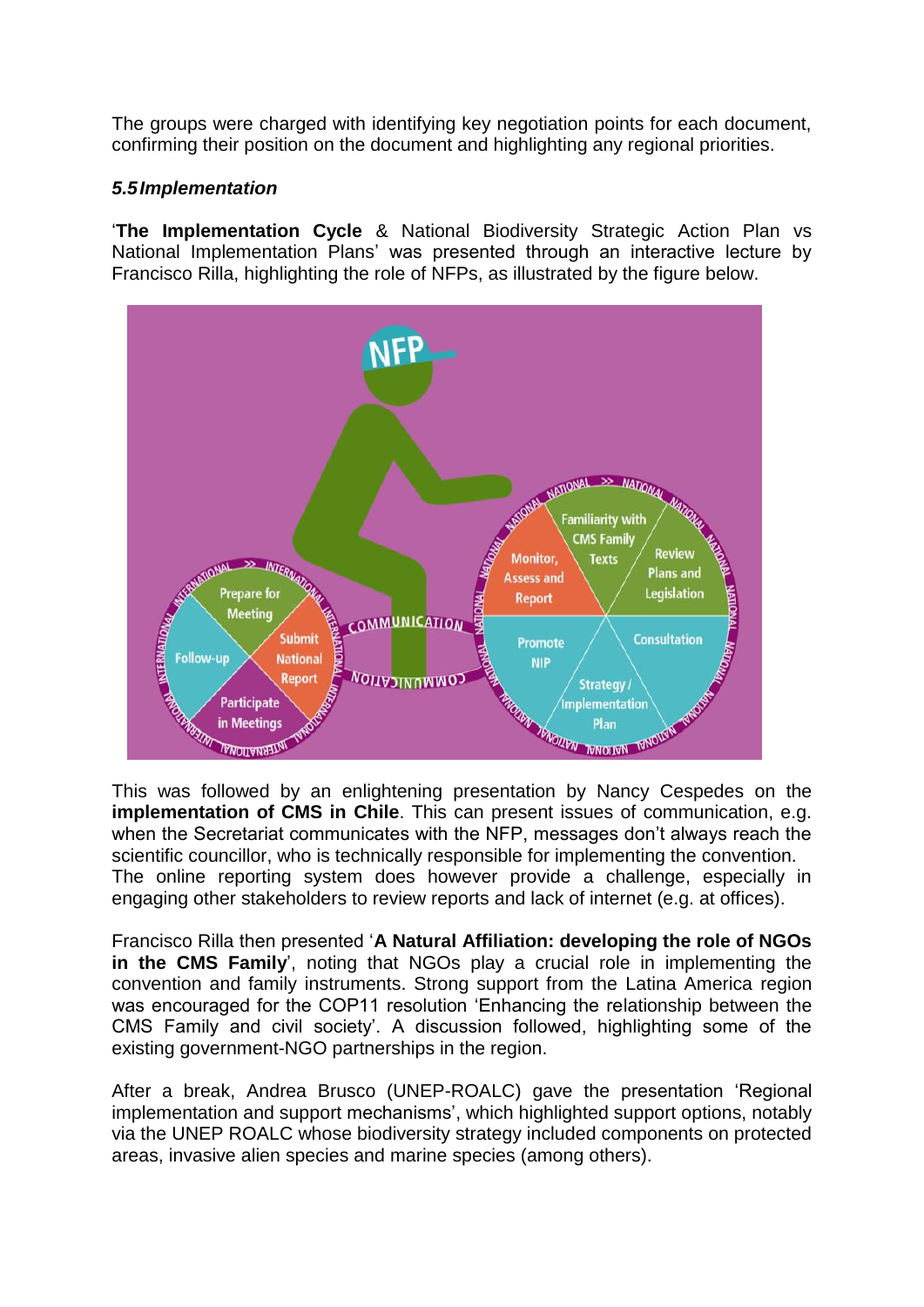

*Laura Cerasi (CMS), Charif Tala (Chile) and Max Bello (PEW)*

## *5.6 National Reporting*

The final working session focused on national reporting. After a brief introduction by Francisco Rilla, national reporting was discussed in plenary, when some of the key issues concerning national reporting were raised. Clearly, it is important for NFPs to ensure the timely delivery of national reports, but it is also important that the process of reporting is as easy as possible. Constraints identified were:

- Technical issues (unfamiliarity with reporting format)
- Online issues (not always easy to get online, especially at work; difficult to share with other stakeholders, especially those who cannot get online)
- NFP issues (password, NFP in different agency etc.)
- The burden of reporting requirements, especially for those NFPs who were also focal points for other conventions, as well as meeting various national and project reporting needs; this issue was especially relevant in Latin America. Reports also should be concise and in a format that is practical and useful.